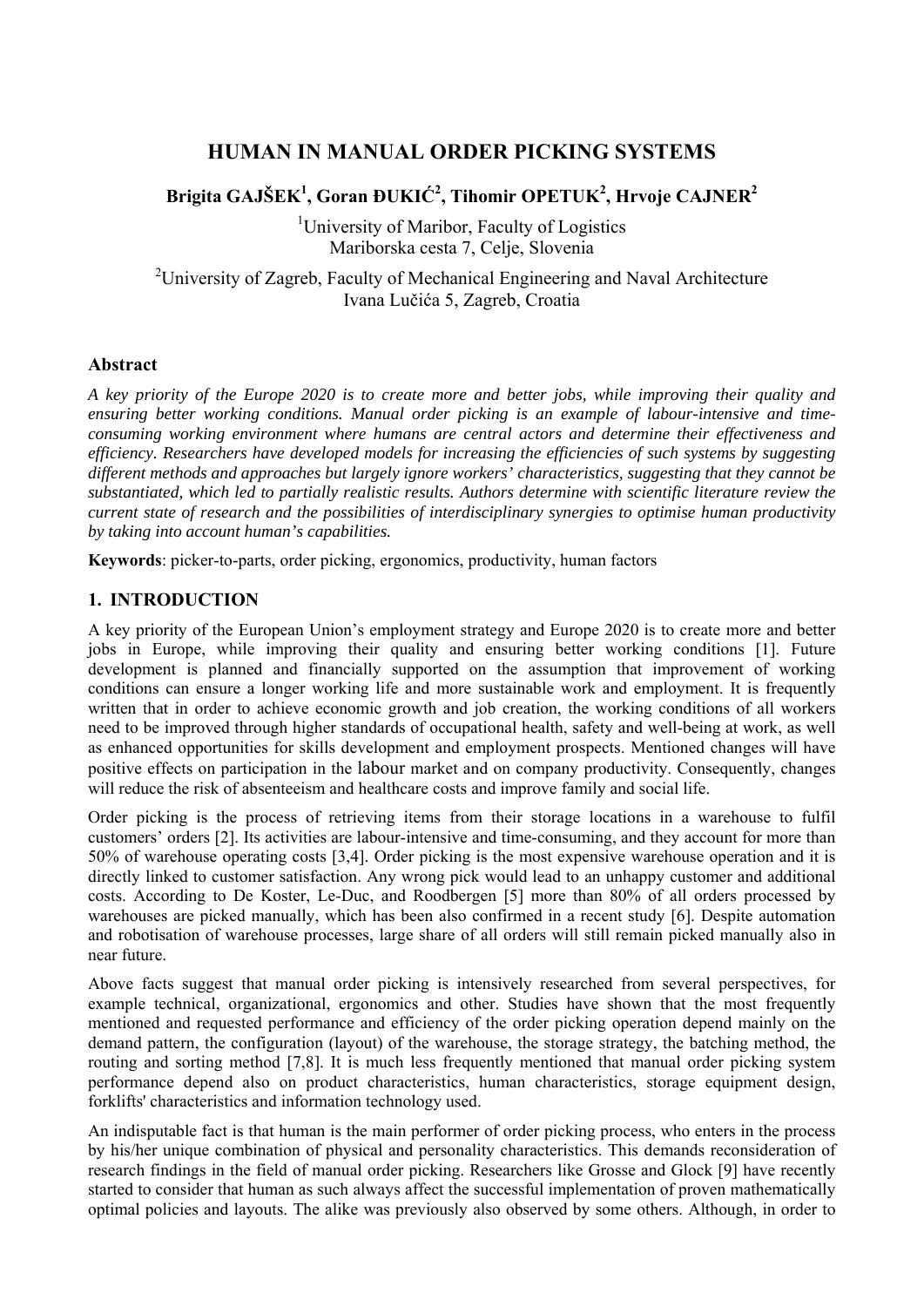reduce total picking time, academics proposed very complex batching techniques with near optimal results that consider both order size and product volumes [11], they were quickly dismissed by the subject firm because the logic for these batching methods are difficult to convey to the employees [12].

Another important issue reducing productivity and prolonging order retrieval time in manual order picking is worker's fatigue, which additionally has increasingly been viewed by society as a safety hazard [10]. Fatigue is not just a result from not enough sleep but also because of worker's individual characteristics, work type or organization and the working environment. For example, manual carrying and lifting of large, bulky and/or heavy objects can cause musculoskeletal injuries. They can be caused also by long-lasting repetitive work movements and awkward postures which are common in order picking process. Maintaining the same posture for extended periods causes excessive fatigue. Repetitive work, tasks with little variety and/or few events and confusing and/or missing information may lead to boredom and errors being made. Too high physical load may also cause excessive fatigue, especially in a hot environment. Musculoskeletal disorders (MSD) are the most reported causes for absence from work and account for over 52% of all work-related illnesses and more than 2% of the gross national product in the European Union [13], where low back disorders are the costliest of the musculoskeletal disorders [14]. For this reason and in light of demographic changes and an increasing work lifetime, human factor issues at work have gained importance. This is paralleled by legal initiatives in many countries, which leads to an increase in regulations that enforce occupational safety in logistics [2]. However, the changes are very slow and many employers are very conservative and insist that improved conditions of work cannot return financial contributions within a reasonable time. A low cost of labour often represents a competitive advantage and a high percentage of absenteeism can be mitigated by part-time employment in combination with extended working hours.

The focus of this study is on picker-to-part order picking systems that are characterized by being labourintensive. The paper contributes to the existing literature on manual order picking and conceptual framework that explores how could human factor be integrated into manual order picking systems. We tend to identify fruitful avenues for research to develop. Proposals should be formulated in such a way that their usefulness would be also recognised by the managers. This paper therefore proposes to address the following research questions:

- *RQ1. What is being researched in manual order picking?*
- *RQ2. How does research in manual order picking addresses the challenge of human as central operator?*
- *RQ3. What are the promising avenues for research regarding integration of changing characteristics of human in manual order picking?*

Conducting a systematic literature review constitutes a comprehensive approach to map out the content of the research work in the field of manual order picking by scoping its domain and core issues. Previous review [2] helped us to shorten our research work, to improve existing conclusions and create comprehensive research staring point. Overall, this paper makes contribution in linking broader debates on knowledge creation to the field of human in manual order picking. The paper is structured as follows. First, we discuss the definitions of manual order picking and some related concepts. The following section provides details about the methodological approach adopted to conduct the literature review. Finally, following the presentation of key findings, the paper discusses the promising avenues for research regarding integration of varying characteristics of human in manual order picking.

## **2. MANUAL ORDER PICKING SYSTEM**

Order picking activities are performed by humans (manual systems) or machines (automatic systems). It is estimated that more than 80 % of warehouses are operated manually [5,6]. Picked item can be whole stock keeping unit (pallet, barrel, bag) or less than stock keeping unit, so called order picking unit (package, wrapping, single product). Usually they are weighing from a few grams up to 25 kilograms or more.

 In general, order picking systems involving humans can be organized as parts-to-picker or picker-to-parts systems. Parts-to-picker systems are automated to some extend and usually include automated storage and retrieval systems (AS/RS) using cranes to retrieve loads (pallets or bins) or rotating storage locations in carousel system. At the picking position the order picker takes the required number of pieces. This type of system is also called a unit-load or end-of-aisle order-picking system [5]. In such systems order picker is free from walking, half-sitting position is possible, and work units are mostly manipulated in an ergonomically optimal area.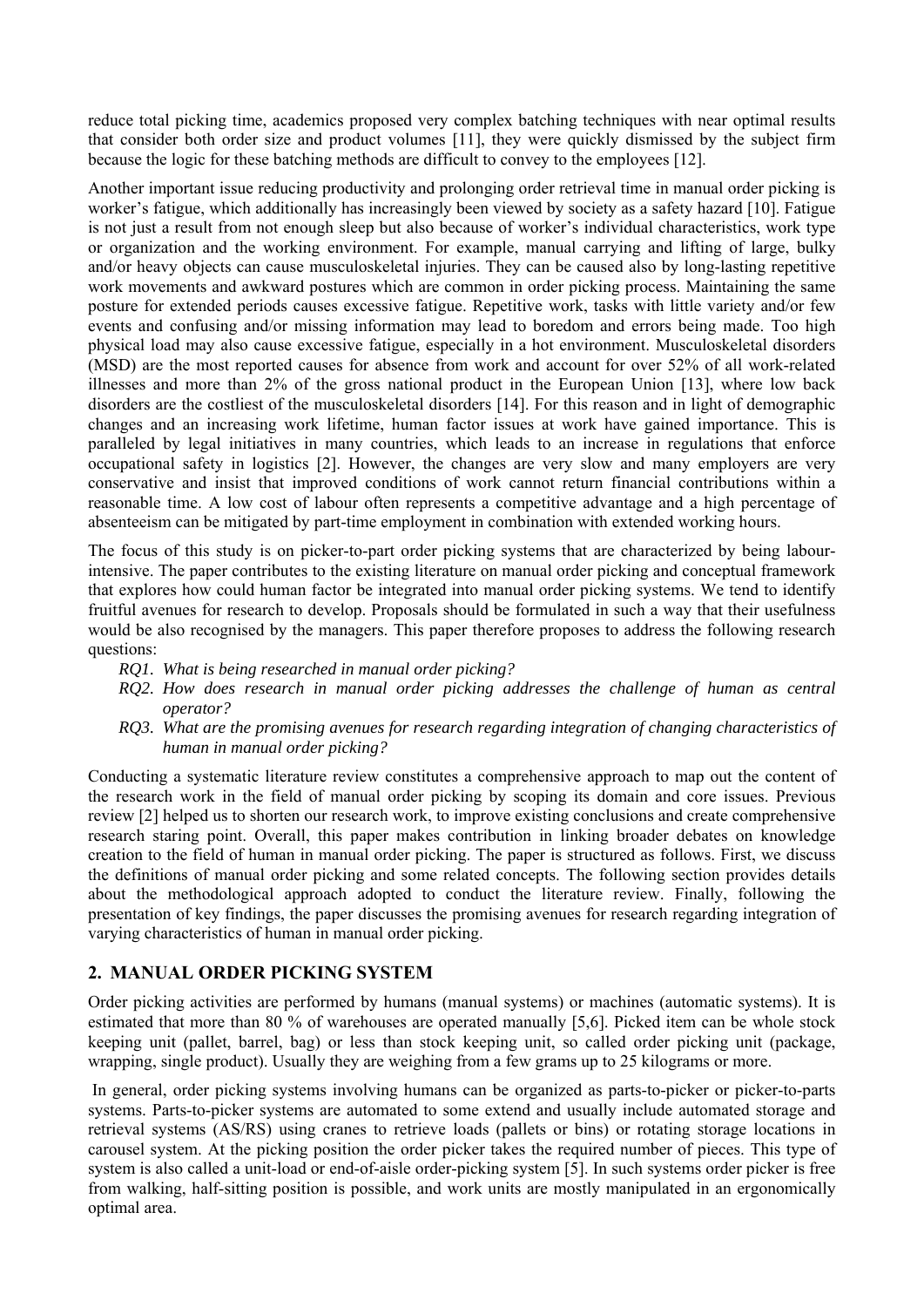Picker-to-parts systems are systems where the picking units are placed in fixed storage locations and the order picker walks to single products according to the order list [15]. They are cheaper at implementation phase but more onerous for employee and management. Two types of picker-to-parts systems are distinguished: low-level picking and high-level picking [2]. In low-level picking systems, the order picker picks requested items from storage racks or bins, while travelling along the storage aisles. In high-level or a man-aboard picking systems the order picker travels to the pick locations on board of a lifting order-pick truck or crane (person-on-board AS/RS), performing picks from the appropriate locations. Picker-to-parts systems are increasingly labour intensive, for example industry has come up with innovative solutions, making it possible to attain productivity up to 1,000 picks per person hour [5]. Productivity in manual order picking system largely depends on combination of layout, storage policy, picking policy, routing policy and order accumulation method (Figure 1).



**Figure 1** – Various classifications of order-picking systems (Source: Reworked from [5] and considering [2])

Put systems, or order distribution systems, is a version of picking system which consist of a retrieval and distribution process, and can be done in a parts-to-picker or picker-to-parts manner First, items have to be retrieved in bulk. Second, the carrier (usually a bin) with these pre-picked units is offered to an order picker who distributes them over customer orders. [5 in 2]

Storage policies assign picking units to storage locations or buffer areas. Picking units may be assigned to locations randomly, volume-based to significantly reduce travel time [19,20] and class-based demanding less complex IT support [21].

Picking policies determine which picking units are placed on a pick list and subsequently retrieved from their storage locations by a single picker [5]. In the planning stage, a choice can be made between discrete (singleorder) picking, grouping of several customer orders into one picking order (batching) or dividing orders into zones (zoning).

Routing policies determine the picking sequence of picking units on the pick list. The simplest routing heuristic is S-shape policy according to which order picker enters every aisle where an item has to be picked and traverses the entire aisle [24]. Another very simple routing heuristic is "return policy" where the orderpicker enters and leaves aisles containing items to be picked from the front aisle. A "midpoint routing policy" is similar to a return method on two halves of a warehouse. Only the first and last aisle visited are traversed entirely. Largest Gap policy requires that all aisles that contain even one item to be picked are left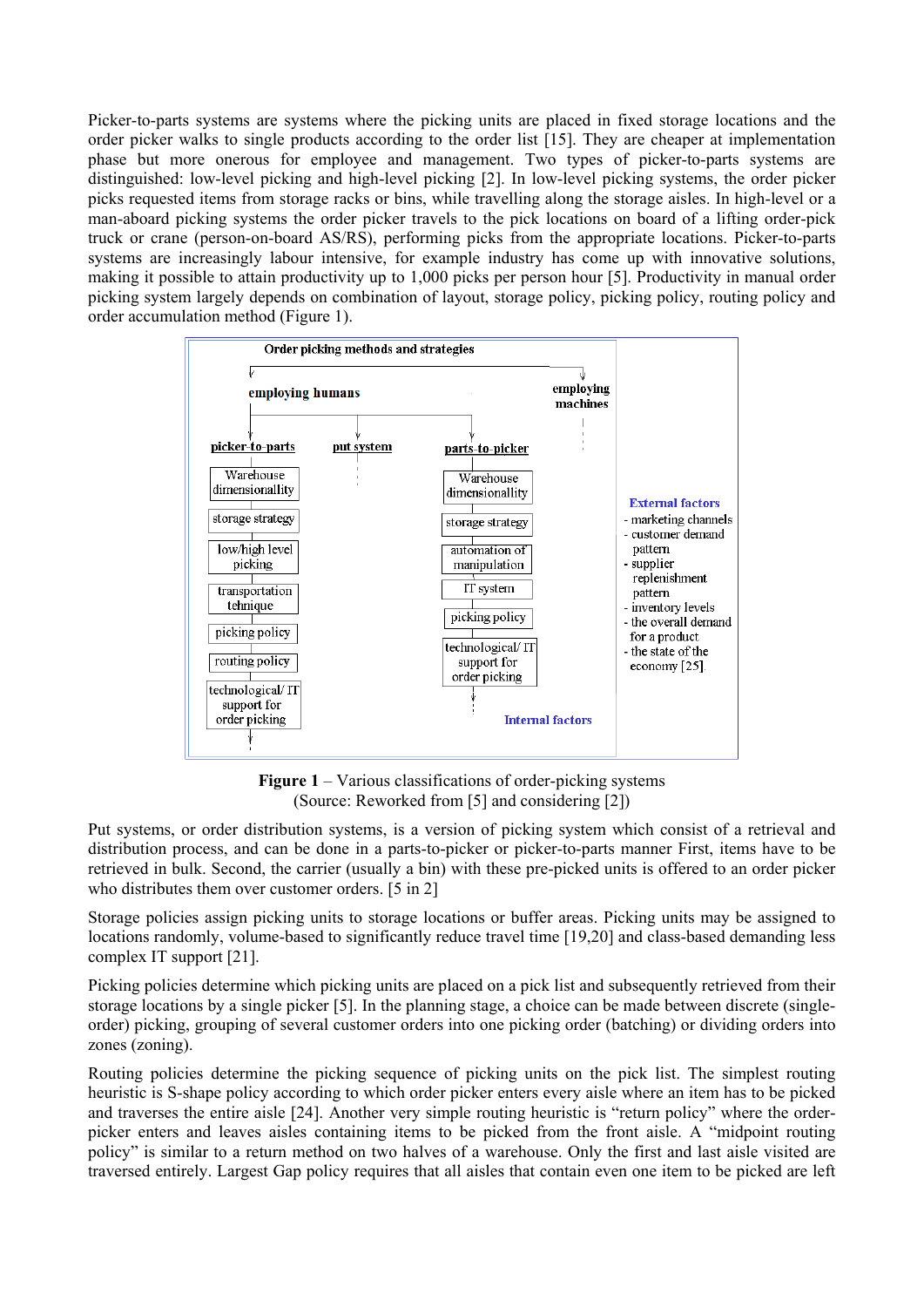at the same side as they were entered, except the first and last visited which are traversed entirely. Composite routing heuristics, combining previously mentioned simple ones, are also practiced.

Low-level, picker-to-parts order-picking systems employing humans, who perform multiple picks per route, form the very large majority of picking systems in warehouses worldwide, over 80% of all order-picking systems in Western Europe [2].

The design of real order-picking systems can be complicated due to a wide spectrum of external and internal factors which impact design choices [2] (Figure 1). External factors include marketing channels, customer demand pattern, supplier replenishment pattern and inventory levels, the overall demand for a product, and the state of the economy [25]. Internal factors include system characteristics (mechanization level, information availability and layout/equipment), organization, and operational policies (routing, storage, batching, zoning, order release mode) of order picking systems [25].

# **3. METHODOLOGY**

This paper is based upon a review of scientific articles identified in relevant journals across the fields of order picking, picker-to-parts and human/human factor. This literature review provides a snapshot of the diversity of practices present in order picking literature. It does not pretend to cover the entirety of the literature but rather offer an informative evaluation of purposefully selected literature in order picking, which will serve to answer previously outlined research questions.

We were not limited to certain time period, although we were most interested in current dialogue. In terms of thematic scope, themes were drawn from both the order picking and the human factor thematic area. Hence we used a combination of terms related to both areas (e.g. order picking AND human factor), which helped identify articles that consider human factor in order-picking systems. Of course there are much more papers regarding order-picking systems (not involving human factors) and regarding human factors (not specifically in order-picking).

A literature review has been performed in several steps:

- searching for articles by keywords and selection of the relevant;
- compiled list of the scientific journals in which relevant articles were published;
- searching for other relevant articles and established dialogue in the scientific journals from the list.

The review has been limited to peer-reviewed publications as a way to guarantee a certain level of quality [28], and to ensure consistency between the themes and sources by carefully selecting journals, which covered areas from both the order picking and human factor thematic area. Eighteen journals in the field of order picking and the field of human factor were selected. Searches were conducted on journals' web sites as well as the database Web of Science. The majority of papers are from:

- $\bullet$  International journal of production research  $(9)$ ,
- International Journal of Industrial Ergonomics (6)
- International journal of operational  $&$  production management (5),
- European journal of operational research  $(4)$ ,
- $\bullet$  International journal of production economics (3),
- IIE Transactions (4),
- $\bullet$  Human factors and ergonomics in manufacturing & service industry (2),
- Applied Ergonomics (2).

A closer analysis of the abstracts allowed distinguishing between relevant and irrelevant articles.

## **4. RESULTS**

In this paper we concentrate on low-level, picker-to-parts order-picking systems employing humans (and with multiple picks per route). As already said, these systems form the very large majority of picking systems in warehouses worldwide, over 80 % of all order-picking systems in Western Europe. Surprisingly, academic order-picking literature focuses more on high-level picking and AS/RS systems.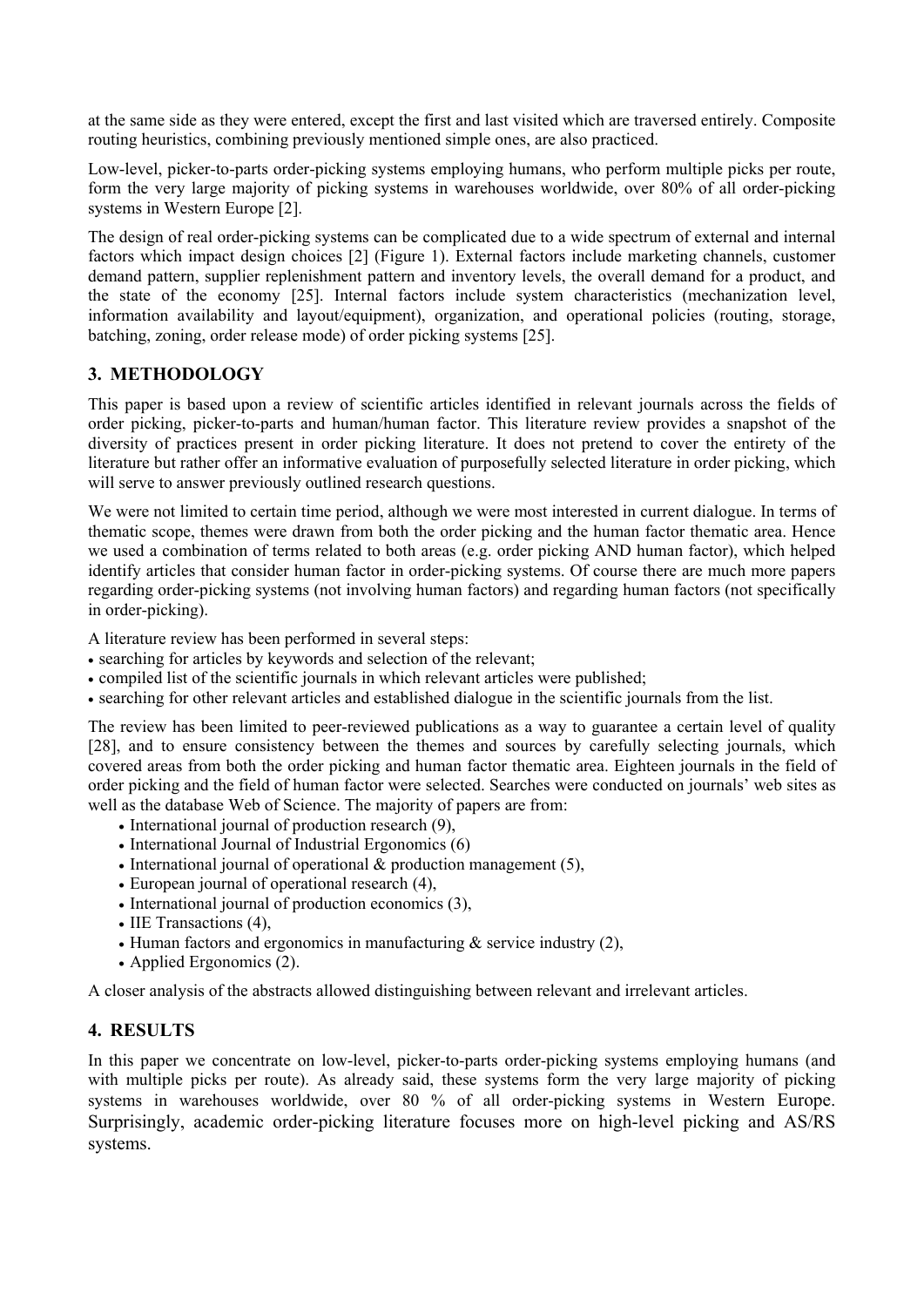#### **4.1 What is being researched in manual order picking?**

To support the design, management and operations of picker-to-part systems, various mathematical decision support models have been developed over the last decades (see, for a review, [5,37]). The most common objective of these decision support models is to minimise the travel distance or the picking time of an order by determining:

- $\cdot$  the facility layout [45,46,47,48]
- $\bullet$  the internal configuration of shelves and aisles [53],
- $\bullet$  the routing of order pickers [38],
- $\bullet$  the picking policy [11,16],
- $\bullet$  the assignment of products to storage or buffer spaces [5,12,39,40,41,42,43,44].

The most common objective of order-picking systems is to maximise the service level subject to resource constraints such as labour, machines, and capital [25]. The service level is composed of a variety of factors such as average and variation of order delivery time, order integrity, and accuracy. A crucial link between order picking and service level is that faster an order can be retrieved, sooner it is available for shipping to the customer. Although various case studies have shown that also activities other than travel may substantially contribute to order-picking time [18,27], travel is often the dominant component. Travel time costs labour hours but does not add value. For manual order picking systems, the travel time is an increasing function of the travel distance [7,12,19,23,26]. Consequently, the travel distance is often considered as a primary objective in warehouse design and optimization. Since gains in productivity are mostly achieved by reduction of travelling distances, the implications on saved energy for order-picker trucks could be tremendous and in compliance with contemporary greening concept [24]. Another important objective would be minimising the total cost that may include both investment and operational costs. Other objectives, which are often taken into consideration in warehouse design and optimisation, are minimising the throughput time of an order, minimising the overall throughput time to complete a batch of orders, maximising the use of space, maximise the use of equipment, maximising the use of labour and maximising the accessibility to all items.

#### **4.2 How does research in manual order picking addresses the challenge of human as central operator?**

A thorough literature review [2] published in 2015 showed that the large majority of decision support models designed through the lens of order picking as business process solely concentrated on the short-term economic impact of order picking, but neglected the influence of the order picking process on the human operator and vice versa, the influence of the human operator on the order picking process. Nevertheless we trace the growing number of researchers who believe that it is necessary to consider human factors in addition to economic aspects in designing labour-intensive manual order picking systems in order to guarantee a high level of productivity and efficiency and to make sure that decision support models reflect reality as good as possible. The pressure built up across the supply chain is recognized for being an area in which there is a great potential for a significant, if not large, improvement in terms of health and safety standards [30,31]. Pressures for cost reduction and the market's unpredictable, shifting demands result in longer work shifts, a high rate of outsourcing and more rapid rates of production. These indirect effects in the supply chain stand to create additional barriers to adequate health and safety in the workplace [34]. Logistics systems represent a fundamental and at times underappreciated industrial and securities risk.

There are already some propositions about aspects of needed renovations in order picking systems. Changes that might be made in the workplace in hopes of improving the work conditions of employees can be divided into three groups [33]:

- technical interventions (redesign of the physical environment, assistance to workers, and tools, etc.),
- organisational and administrative interventions (shift rotation, increased attention on part of managers, incorporation of ergonomics, etc.),
- behaviour-change interventions (promoting physical fitness and exercise, raising awareness of workplace health and safety issues, etc.).

We can trace also a much wider reflection [81], suggesting action at the level of anthropometric megasystem in which order picking system is only one of subsystems. In this idea, call to meeting the needs of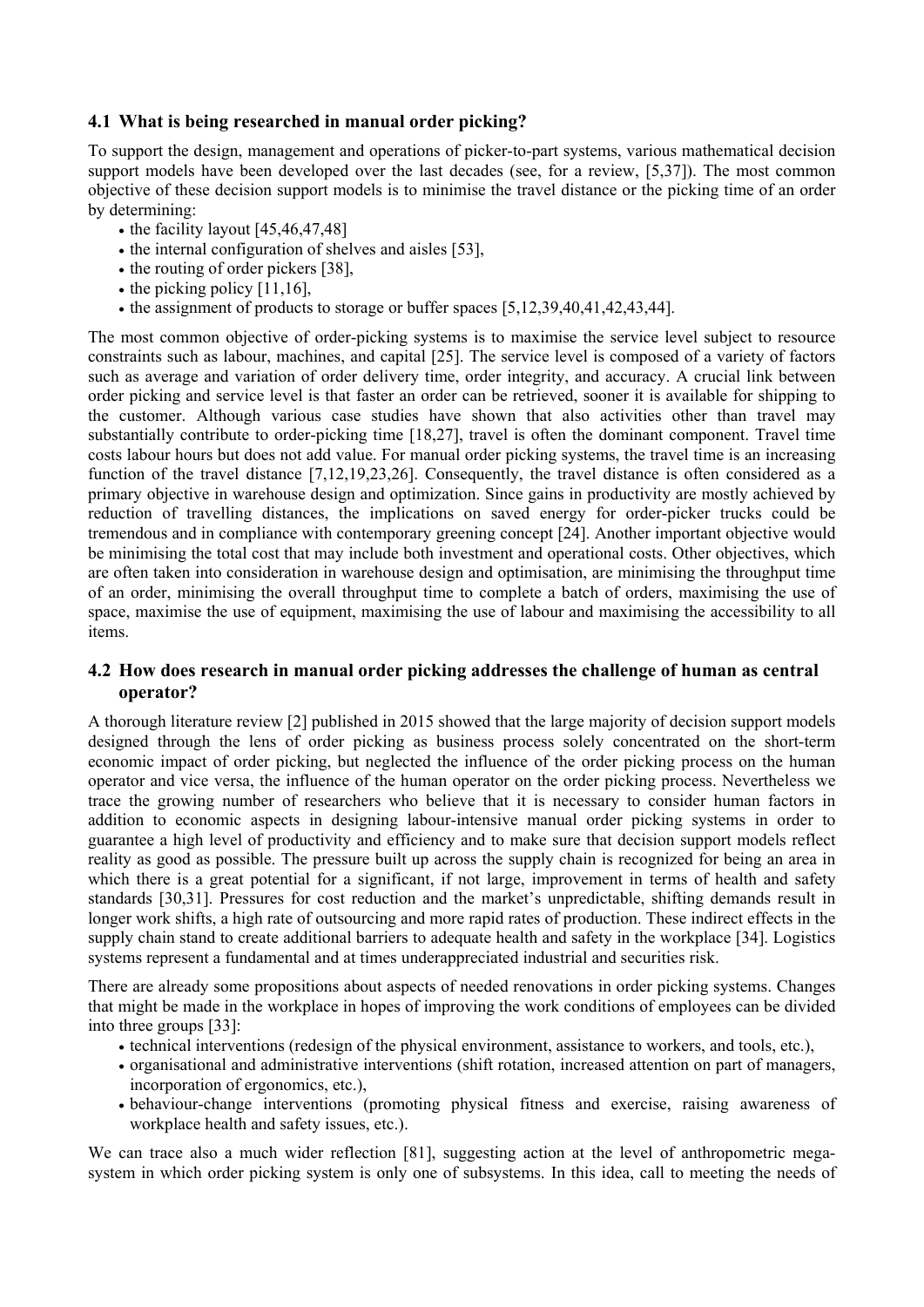people, both obvious (self-realisation) and hidden and nonstandard stands out because, in relation to the rest of the existing order picking literature, this seems currently the most difficult to reach.

Much literature written before 2010 study specific manual warehousing and order picking tasks and related workload from an ergonomic point of view [75]. Authors developed or reused from other work areas several more or less simple assessment methods based on observations and interviews to define workload, risk factors, harmful awkward postures, work factors related to MSD risk:

- proposed recommendations and ergonomic guidelines for different warehousing tasks [63],
- determination of the physiological work load, perceived exertion and recovery from work for warehouses with different degree of automation [64],
- development of an ergonomic workload stress index model based on fuzzy set theory which was validated in a warehouse environment [65],
- video recordings were used to assess risk factors inherent in warehouse material handling that may lead to MSD [35]
- interviews and video recordings were used to identify different ergonomic factors that hinder work in warehouses, such as awkward body postures and time pressure [66],
- a biomechanical evaluation model was employed to compute the forces and moments at various body joints related to the body posture during the warehousing tasks lifting, lowering, pushing and pulling [67,68,69],
- a checklist was proposed that can be used as a rapid screening tool to identify harmful awkward postures in warehousing tasks [70],
- photographs of warehousing workers were token and the positions of the body and lower limbs were analysed during handing of loads [71],
- an interview approach was presented to explore which ergonomic interventions are necessary to reduce the risk for MSD in a warehouse [72],
- different ergonomic assessment tools were applied (namely the NIOSH lifting equation, the Static Strength Prediction Program, the Lumbar Motion Monitor, and the Borg psychophysical assessment of effort) to identify warehousing tasks that are problematic with regard to MSD [73],
- complex manual work was assessed by interactive operator assessment of video recordings [35].

Prior to 2010 physical work exposure characteristics have been described mostly in gross categorical terms like heavy work, lifting and forceful movements. Shift from the pioneering efforts toward more comprehensive scientific research, in the direction of work demands characterization in a much more quantitative fashion, was gained with:

- first use of sophisticated instrumentation continuously documenting 390 physical exposures during lifting in four types of distribution centers throughout work [78],
- use of an automatic exposure tracking system to show in a quantitative way which work factors are related to MSD risk in distribution centres [74].

New approaches resulted in findings that [78],

- exposures vary as a function of the type of distribution center,
- static load and load moment measures greatly under-represent true (dynamic) load and load moment exposures to workers,
- $\bullet$  lift durations averaged 11–12% of the cycle time in distribution environments,
- distribution workers are commonly exposed to greater extreme loads and move much more rapidly than manufacturing employees.

In most above papers we witness partial attempts to locally improve productivity and create more peoplefriendly working environment. Because order picking is a dynamic system based on various external and internal factors, it was soon recognized that it is necessary to:

- monitor operators in real time with help of measuring equipment, which should not hinder employee in performing tasks,
- redirect focus from mostly qualitative research to quantitative,
- consider human factor already in the phase of order picking system design, planning and management.

Order picker system is initially recognized as an example of system, consisted from one or more ergonomic man – technical sub-systems (Figure 2), in which many factors influence on human and vice versa, human impacts on the functioning of the system.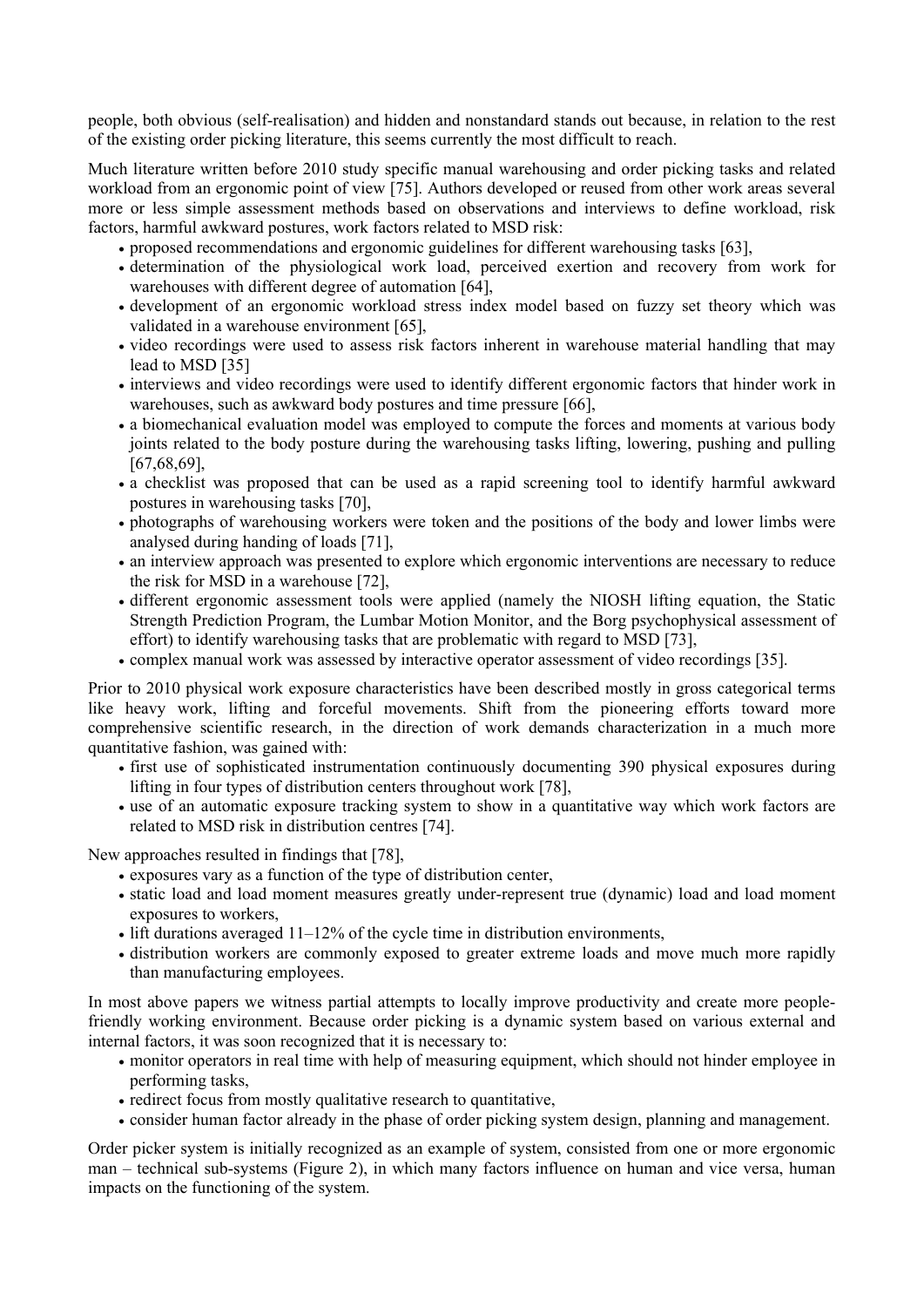

**Figure 1** – Various classifications of order-picking systems (Source: adapted from [80] included in [81])

As presented above, we traced critical mass of persuading scientific papers demonstrating that the consideration of the human factor in order picking is reasonable and necessary. Including ergonomics evaluations in the human operations analysis is a win-win approach due to the interaction between productivity, motion efficiency and operational safety [52]. In addition, some authors noted that considering ergonomic aspects is not only relevant for reducing health risks, but that it may also improve the performance and quality of order picking significantly [2,36]. Exactly these findings are essential for further research, which followed after 2010 and will be followed in the future.

In conjunction with the penetration of systems thinking in order picking research stream, more recent scientific literature, published after 2014, tries to determine how to integrate the human factor in the processes of planning and management of order picking systems with the aim of increasing productivity while maintaining the health of employees. Due to the impact of ergonomic aspects on the performance of order picking, more and more authors recently call for the integration of ergonomic aspects into decision support models for order picking designing and operating [2,54]. The response is very weak in quantity of works. In most cases those researchers who are calling for adding new research perspectives to order picking research area later also participate in further research. Below, we describe some of explored areas chronologically from 2008 onwards:

- Storage assignment policy considering human factor was determined. It helps to reduce total fulfilment time with the concept of golden zone storage, where high-demand items are stored in the area between a picker's waist and shoulders [55];
- Questions regarding micro and macro ergonomics were addressed, based upon a distribution centerdesign point of view, broached the topics of logistics and ergonomics by way packaging structure versus volume and weight in application to muscular-skeletal injuries, risks, and accidents [32],
- workplace stress factors were researched that can potentially cause numerous problems related to health and, by extension, absenteeism [33];
- A framework for scheduling human tasks that account for physical and/or cognitive human characteristics and behaviours was established [77];
- Order selection process was researched in a refrigerated dairy factory, which is considered as extremely unfriendly environment for humans. The new system was proposed to increase productivity by 8.4%, improve workers' satisfaction, simplify tasks, improve work quality, reduce delay in invoicing [51];
- The storing of parts according to their picking frequency was proposed: items with a low picking frequency and/or a high weight should be positioned in low shelf floors, while items picked more often should stay in a height of 0.85 m up to shoulder height [61];
- It was proved that human availability is strictly correlated to the ergonomics aspects [62];
- Many manufacturers of warehouse equipment, such as SSI Schäfer, Treston, Swisslog, Vanderlande Industries and Knapp, introduced storage tools that make manual order picking easier to perform by workers. Producers of forklifts like Linde, Jungheinrich, Toyota and others invest heavily in research and development of ergonomically designed forklifts [59];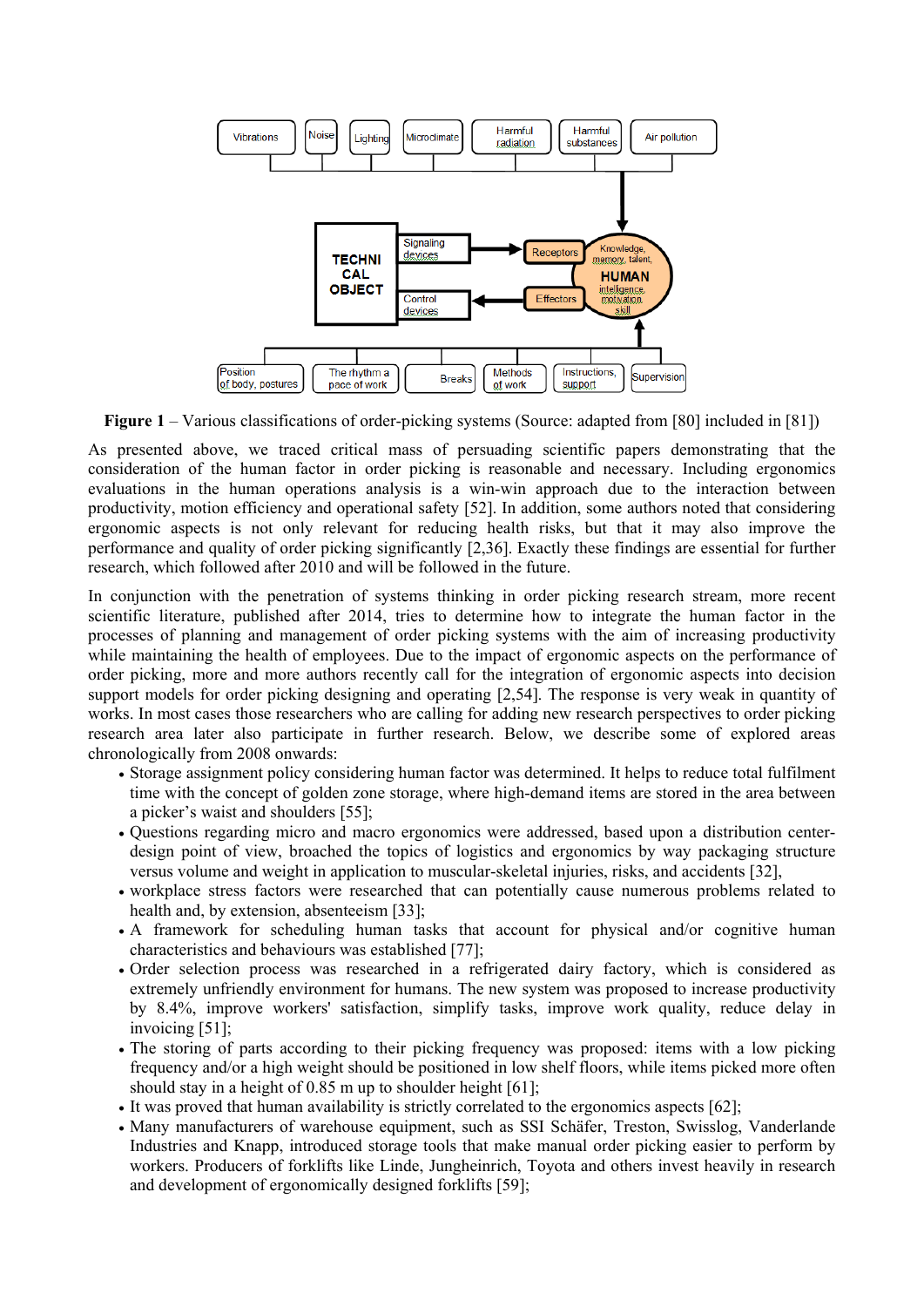- A guideline for smart cart ergonomics design based on testing and interviewing was provided. A smart cart helps workers to perform an efficient picking operation without human errors and consequently cost problems [79];
- New planning procedures that consider human factor were proposed to be implemented into Warehouse Management or Enterprise Resource Planning systems, which could help to generate more realistic plans for order picking [2];
- Learning was recognized as important impact factor influencing order picking efficiency [9];
- Two functions for modeling the relation of the human availability and the rest allowance to the ergonomics level have been proposed. Furthermore, two total cost models have been presented, one referring to a basic system and one to a system with the employment of stand-by units, to evaluate how ergonomics impacts on the total cost of the systems [62];
- Route deviations occur frequently in practice. More or less stochastic realization of planned activities by human operators and behavioural issues in order picking and routing policies for order pickers were researched in parallel to define influence on order picking performance [76].

In recent years, further notable progress was achieved in area of measurement and ergonomics assessment methods with goal to monitor order picking operators in real time with help of measuring equipment, which should not hinder employee in performing tasks. Over time measurement and ergonomics assessment methods have turned out to be a major research challenge. Order picking activities are difficult to assess from ergonomics perspective because involvement of all body parts and a wide pallet of different postures, machine interfaces and loads. The only logical approach is often seen by using more than one ergonomics evaluation method resulting in a globally accurate assessment. This increases assessment complexity and time consumption. Popular, widespread ergonomics evaluation methods are OWAS, RULA, OCRA, the NIOSH lifting equation, among others. These and similar methods can be applied using different tools, which can be divided into self-report, operator observation, virtual simulations, and direct measurement methods, where each method has its specific limitations, advantages and applications [56,57]. In general, the results of these methods are semi-quantitative indices, and they are typically applied to study macroactivities without analysing each elementary activity that composes the examined task in detail. Garg, Chaffin, and Herrin [58] introduced another method for ergonomics evaluations of manual tasks based on the energy expenditure assessment of standard operations execution as a function of oxygen consumption. High workloads lead to a significant consumption of metabolic cost, causing health risks for the workers (ISO 8996, 2014).

Much effort is invested in the development of full-body systems for the real-time ergonomics evaluations of manual material handling in warehouse environments, where all parts of the body are interested during the activities execution. Two years ago presented system is based on inertial sensors with integrated compensation of magnetic interference and long wireless connection that permit its use also in heavy industrial applications [50]. New system upgraded previous attempts [49] that did not base on the using of a full body motion capture system A specific set of tools has been developed in order to elaborate the collected motion data and give real time evaluation and feedback of ergonomics based on the most used methodologies and extended with others advanced ad hoc tools, such as hands positions analysis, travel distance, time and methods collection calculations. The system has been applied to two different warehouses both for the re-design of the storage area and successively management of the typical warehousing activities, such as picking, packing and others, reducing the risk of musculoskeletal disorders and simultaneous increasing of productivity of systems. The feedback given from these analyses has permitted to define appropriate suggestions to take into account in the re-design of the warehouse.

Advanced ergonomics measuring and assessment methods and equipment are important base for further manual order picking systems development. For example, Battini, Glock, Grosse, Persona and Sgarbossa [36] were the first researchers who based on described measurement method included the rest allowance concept in warehouse design and management, and especially in storage assignment models. Energy expenditure was integrated into the function of total order picking time. This approach allowed the calculation of an additional rest time that is required to maintain a low level of fatigue.

## **5. CONCLUSIONS**

General conclusion is that it is necessary to consider human factors in addition to economic aspects in designing labour-intensive manual order picking systems to guarantee a sustainable high level of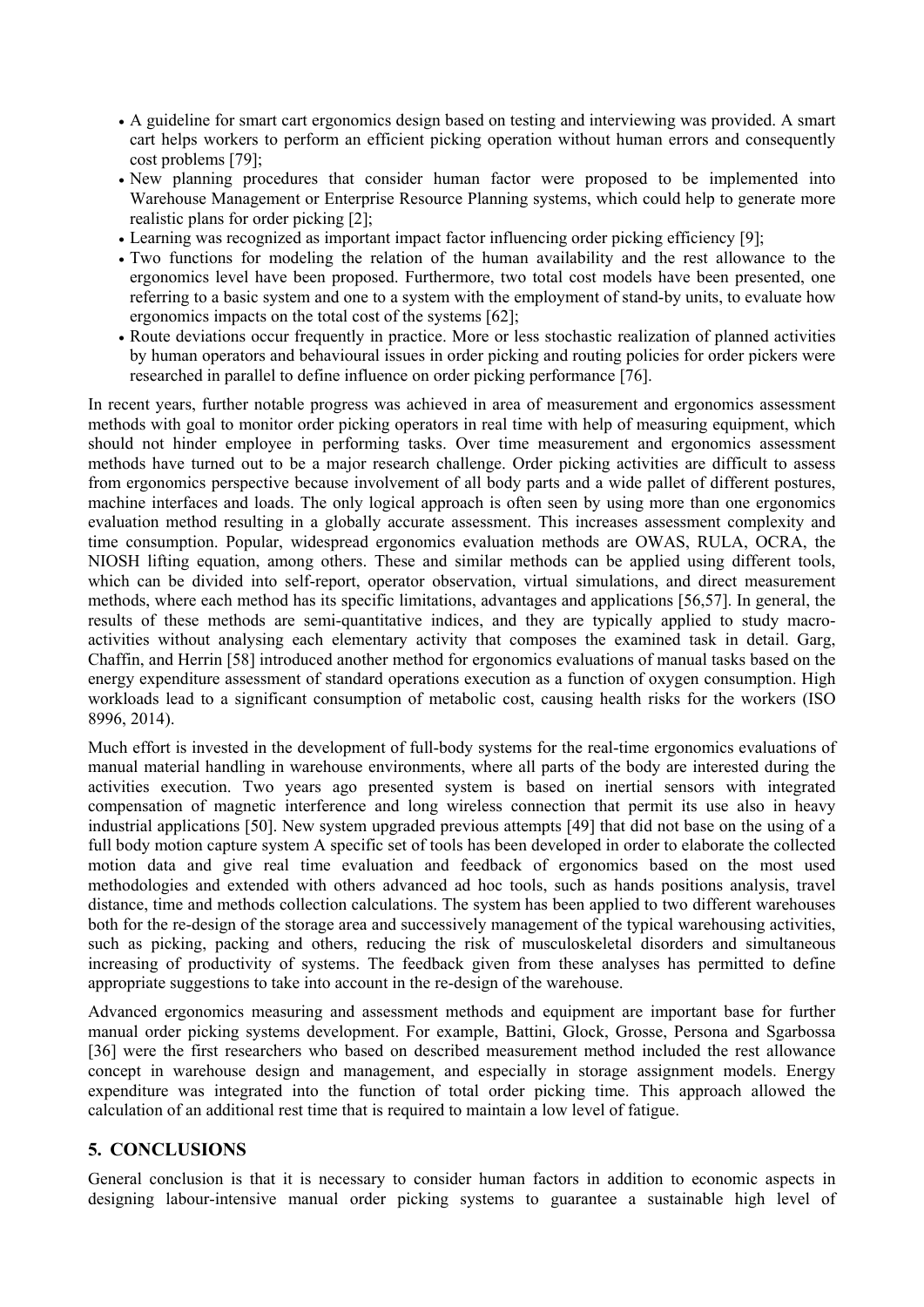productivity and efficiency and to make sure that decision support models reflect reality as good as possible. Below, we list some promising avenues for research regarding integration of human factor in low-level, picker-to-parts order picking systems employing humans.

## **5.1 Promising avenues for research regarding integration of changing characteristics of human in manual order picking**

Grosse et al. [2] identified several important issues that should be considered in the design of order picking systems, which is supported by the development of suitable order picking planning models that explicitly consider human factors. These issues are:

- humans are central to order picking systems, and the human–system interaction can be a determining factor for system performance, quality and worker health,
- task times are not deterministic,
- workers are heterogeneous,
- human errors occur,
- human learning, forgetting, boredom and tiredness occur,
- workers are exposed to occupational health and safety issues.

Order pickers perform picking operations in working environments that differentiate according to used policies, equipment, technologies and other. From IT perspective there is an opportunity to develop smart planning system with control loop based on real time data about human status, load and progress in process which corrects plan of further activities based on comparison of planned parameters with actual.

The design of order picking systems is very important for later business success and itself complicated due to a wide spectrum of external and internal factors which impact design choices. On the first sight it is very difficult to define the relationship between external factors, which include marketing channels, customer demand pattern, supplier replenishment pattern and inventory levels, the overall demand for a product, and the state of the economy [25], and human factor. Current research efforts are more focused in integration of human factor to some issues regarding internal factors, which include system characteristics (mechanization level, information availability and layout/equipment), organization, and operational policies (routing, storage, batching, zoning, and order release mode) of order-picking systems. We observed some contributions integrating human factor to order picking area regarding equipment and vehicles design, workplace design, lowering stress, packaging characteristics, storage assignment policy etc. Because we know that learning can influent productivity significantly there is a great need to reconsider proposed mathematical models for routing. If we summarize:

- Interaction between external factors and human factor is missing;
- Every research from the area low-level, picker-to-parts order picking systems employing humans should include consideration about human factor;
- Research findings from the area low-level, picker-to-parts order picking systems employing humans should be reconsidered from the view point of human factor before implication or upgrading.

Among others also order picking processes are increasingly digitalizing. New technologies are being introduced, such as smart glasses and pick-by-voice. We were able to find only one paper which includes human factor about exploring the role of picker personality in predicting picking performance with pick by voice, pick to light and RF-terminal picking [60]. Producers often present their product used in order picking systems as well as ergonomics, but scientific literatures lack of proves.

New planning procedures that consider human factor could be implemented into Warehouse Management or Enterprise Resource Planning systems, which could help to generate more realistic plans for order picking. Although Grosse et al. [2] started to build conceptual framework to facilitate such integration, we did not notice that researchers would be researching the impact of scheduling on order pickers although a framework for scheduling human tasks that account for physical and/or cognitive human characteristics and behaviors was established [77]. Scheduling is differentiated from planning in fact that planning defines "What" and "How", while scheduling defines "When" and "Who". Answers on "How", "When" and "Who" directly relate to a person who later carry out certain activity.

We observed that managers often do not understand the need for integrating human factor in manual order picking systems. Investments in logistics in general are often of secondary importance, while improving ergonomic conditions in logistic processes might be rated even as of tertiary importance. That could be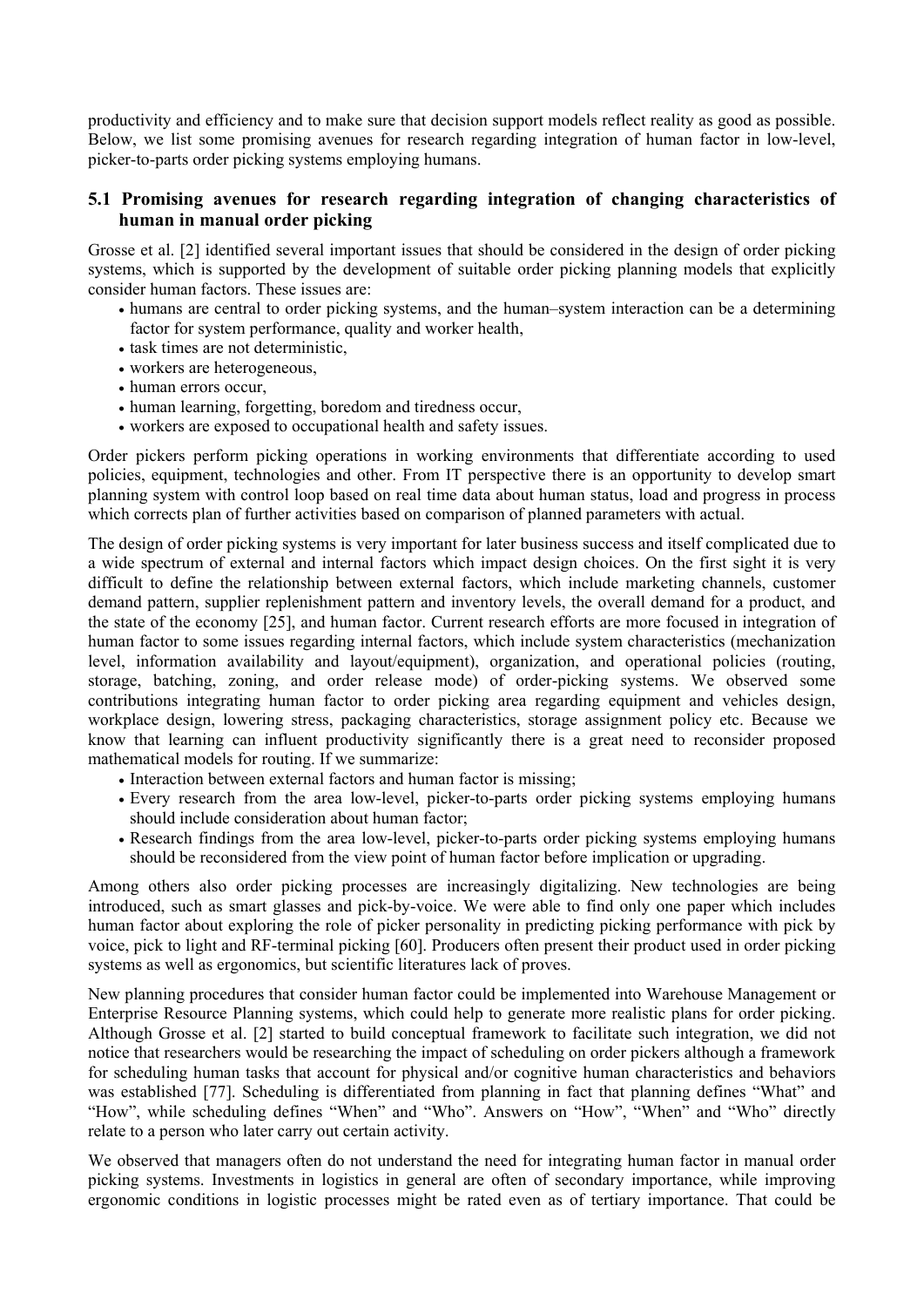improved if the correlation between human factor and order picking system would be further researched in terms of influence on productivity (travel distance, less absence from work) or even to introduce new indicators.

A lot can be also done with connecting right measuring and assessment methods to fatigue management system. Measuring methods and equipment should be easy to use, cheap to implement and results should be easy to read and understand their applied value.

In the literature review we met a lot of researches of individual parts of order picking system, for example human-machine interfaces, policies, layouts etc. In this way, there are many opportunities for improvements based on a holistic and systemic approach. The advantage of the diversity of published results is that it can be said that there is an excellent basis for development of comprehensive approach to designing and operating of manual order picking systems.

#### **6. REFERENCES**

- [1] Eurofound: *Improving working conditions in occupations with multiple disadvantages*, Office of the European Union, Luxembourg, 2015.
- [2] Grosse, E. H., Glock, C. H., Jaber, M. J., Neumann, P. W.: *Incorporating human factors in order picking planning models: framework and research opportunities*, International Journal of Production Research, 53(2015)3, 695-717.
- [3] Frazelle, E. A.: *World-class Warehousing and Material Handling*, McGraw-Hill, New York, 2002.
- [4] Tompkins, J. A., White, Y. A., Bozer, E. H., Tanchoco. J. M. A.: *Facilities Planning,* 4th ed., Wiley, Hoboken, NJ, 2010*.*
- [5] De Koster, R., Le-Duc, T., Roodbergen, K. J.: *Design and control of warehouse order picking: a literature review*, European Journal of Operational Research, 182(2007)2, 481-501.
- [6] Napolitano, M.: *2012 Warehouse/DC Operations Survey: Mixed Signals*, Modern Materials Handling, 51(2012)11, 48-56.
- [7] Petersen, C. G.: *The impact of routing and storage policies on warehouse efficiency*, International Journal Operational & Production Management, 19(1999)10, 1053-1064.
- [8] Le-Duc, T., De Koster, B. M.: *Travel distance estimation and storage zone optimization in a 2-block class-based storage strategy warehouse*, International Journal of Production Research, 43(2005)17, 3561-3581.
- [9] Grosse, E. H, Glock, C. H.: *The effect of worker learning on manual order picking processes*, International Journal of Production Economics, 170(2015)PartC, 882-890.
- [10] Dawson, D., McCulloch, K.: *Managing fatigue: it's about sleep*, Sleep medicine reviews, 9(2005)5, 365-380.
- [11] Ruben, R. A., Jacobs, F. R.: *Batch construction heuristics and storage assignment strategies for walk/ride and pick systems*, Management Science, 45(1999)4, 575-596.
- [12] Petersen, C. G., Aase, G.: *A comparison of picking, storage, and routing policies in manual order picking*, International Journal of Production Economics, 92(2004), 11-19.
- [13] Schneider, E., Irastorza, X.: *Work-Related Musculoskeletal Disorders in the EU*, European Agency for Safety and Health at Work, Luxembourg, 2010.
- [14] Marras, W. S., Davis, K. G., Kirking, B. C., Granata, K. P.: Spine loading and trunk kinematic changes during team lifting, Proceedings of the Human Factors and Ergonomics Society 41<sup>st</sup> Annual Meeting 1997, Albuquerque, Santa Monica, CA.
- [15] De Koster, R.: *How to assess a warehouse operation in a single tour*, Report, RSM Erasmus University, Netherlands, 2004.
- [16] Gibson, D. R., Sharp, G. P.: *Order batching procedures*, European Journal of Operational Research, 58(1992)1, 57-67.
- [17] Petersen, C. G.: *An evaluation of order picking policies for mail order companies*, Production and Operations Management, 9(2000)4, 319-335.
- [18] De Koster, R., Roodbergen, K. J., Van Voorden, R.: *Reduction of walking time in the distribution center of De Bijenkorf*, in M.G. Speranza, P. Stähly (Eds.): *New Trends in Distribution Logistics*, Springer, Berlin, 1999, 215-234.
- [19] Jarvis, J. M., McDowell, E. D.: *Optimal product layout in an order picking warehouse*, IIE Transactions, 23(1991)1, 93-102.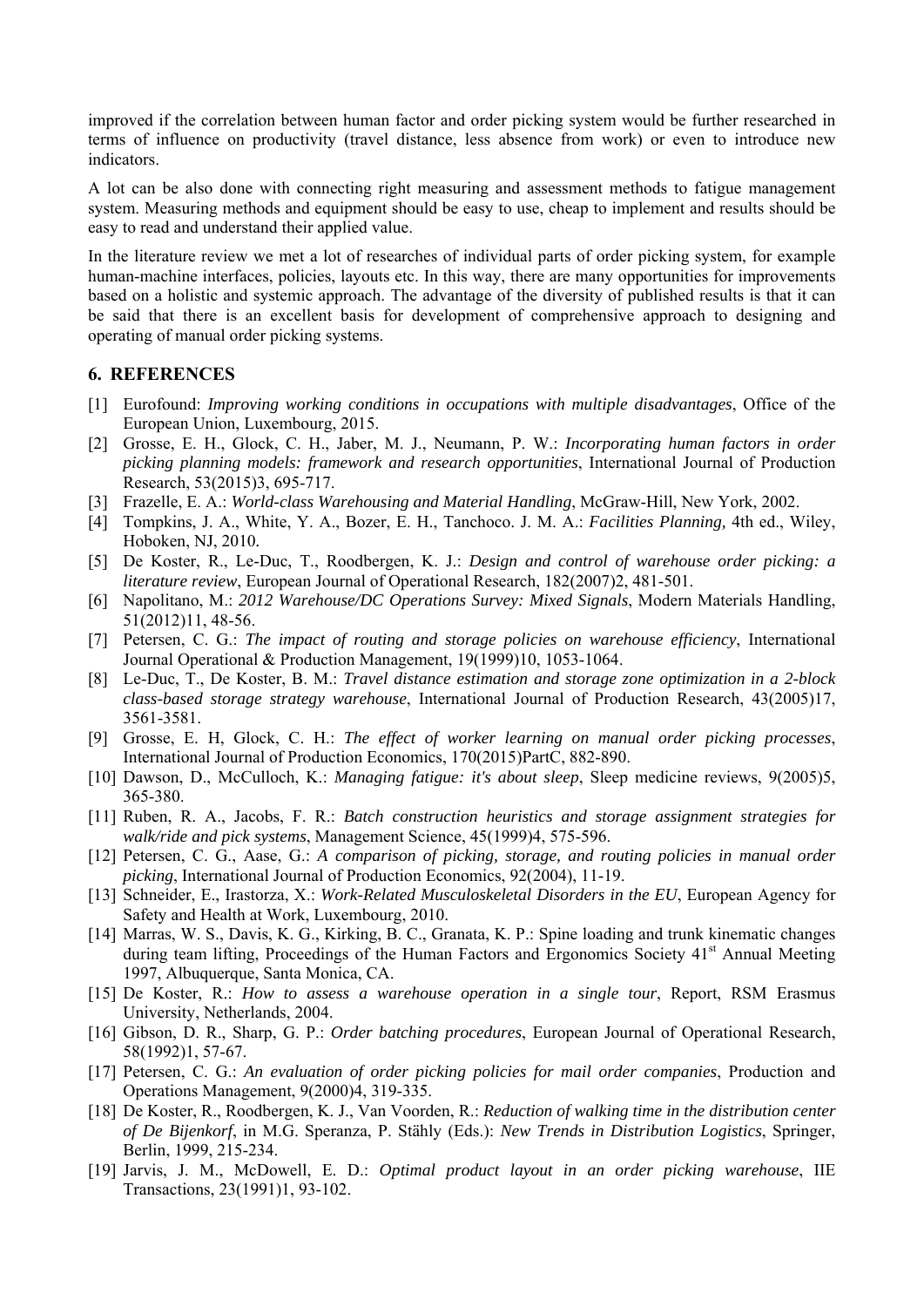- [20] Petersen, C. G., Schmenner, R. W.: *An evaluation of routing and volume-based storage policies in an order picking operation*, Decision Sciences, 30(1999)2, 481-501.
- [21] Eynan, A., Rosenblatt, M. J.: *Establishing Zones in Single-Command Class-based Rectangular AS/RS*, IIE Transactions, 26(1994), 38-46.
- [22] Ratliff, H. D., Rosenthal, A.S.: *Order picking in a rectangular warehouse: a solvable case of the traveling salesman problem*, Operations Research, 31(1983)3, 507-521.
- [23] Hall, R. W.: *Distance approximation for routing manual pickers in a warehouse*, IIE Transactions, 25(1993), 77-87.
- [24] Đukić, G., Česnik, V., Opetuk, T.: *Order-picking Methods and Technologies for Greener Warehousing*, Strojarstvo, 52(2010)1, 23-31.
- [25] Goetschalckx, M., Ashayeri, J.: *Classification and design of order picking systems*, Logistics World, June (1989), 99-106.
- [26] Roodbergen, K. J., De Koster, R.: *Routing methods for warehouses with multiple cross aisles*, International Journal of Production Research, 39(2001)9, 1865-1883.
- [27] Dekker, R., de Koster, R., Roodbergen, K. J., Van Kalleveen, H.: *Improving order-picking response time at Ankor's warehouse*, Interfaces, 34(2004)4, 303-313.
- [28] Burgess, K., Singh, P. J., Koroglu, R.: *Supply chain management: a structured literature review and implications for future research*, International Journal of Operations & Production Management, 26(2006)7, 703-729.
- [29] Lee, E. Y., Kim, M. K., Chang, Y. S.: Development of an Advanced Picking Station Considering Human Factors, Human factors and ergonomics in manufacturing & service industries, 26(2016)6, 700- 712.
- [30] HSC: *Regulation and recognition: Towards good performance in health and safety*, HSC, London, 2004.
- [31] Loos, M. J., Merino, E., Rodriguez, C. M. T.: *Mapping the state of the art of ergonomics within logistics*, Scientometrics, 109(2016), 85-101.
- [32] Acosta, G. G., Morales, K. L.: *Macroergonomic study of food sector company distribution centres*, Applied ergonomics, 39(2008)4, 439-449.
- [33] Reinhold, K. Tint, P., Viiu, T., Silver, S.: *Innovations at workplace: improvement of ergonomics*, Engineering Economics, 5(2008), 85-94.
- [34] Lloyd, C., James, S.: *Too much pressure? Retailer power and occupational health and safety in the food processing industry*, Work, Employment & Society, 22(2008)4, 713-730.
- [35] Kadeforsa, R., Forsman, M.: *Ergonomic evaluation of complex work: a participative approach employing video–computer interaction, exemplified in a study of order picking*, International Journal of Industrial Ergonomics, 25(2000)4, 435-445.
- [36] Battini, D., Glock, C. H., Grosse, E. H., Persona, A., Sgarbossa, F.: *Human energy expenditure in order picking storage assignment: A bi-objective method*, Computers & Industrial Engineering, 94(2016), 147-157.
- [37] Gu, J., Goetschalckx, M., McGinnis, L. F.: *Research on warehouse operation: A comprehensive review*, European Journal of Operational Research, 177(2007)1, 1-21.
- [38] Petersen, C. G.: *An evaluation of order picking routeing policies*, International Journal of Operations & Production Management, 17(1997)11, 1098-1111.
- [39] Rao, S. S., Adil, G. K.: *Class-based storage with exact S-shaped traversal routeing in low-level pickerto-part systems*, International Journal of Production Research, 51(2013)16, 4979-4996.
- [40] Battini, D., Calzavara, M., Persona, A., Sgarbossa, F.: *Order picking system design: The storage assignment and travel distance estimation (SA&TDE) joint method*, International Journal of Production Research, 53(2015)4, 1077-1093.
- [41] Chackelson, C., Errasti, A., Ciprés, D., Lahoz, F.: *Evaluating order picking performance trade-offs by configuring main operating strategies in a retail distributor: A Design of Experiments approach*. International Journal of Production Research, 51(2013)20, 6097-6109.
- [42] Ene, S., Öztürk, N.: *Storage location assignment and order picking optimization in the automotive industry,* International Journal of Advanced Manufacturing Technology, 60(2012)5-8, 787-797.
- [43] Chuang, Y. F., Lee, H. T., Laih, Y. C.: *Item-associated cluster assignment model on storage allocation problems*, Computers and Industrial Engineering, 63(2012)4, 1171-1177.
- [44] Glock, C. H., Grosse, E. H.: *Storage policies and order picking strategies in U-shaped order-picking systems with a movable base*, International Journal of Production Research, 50(2012)16, 4344-4357.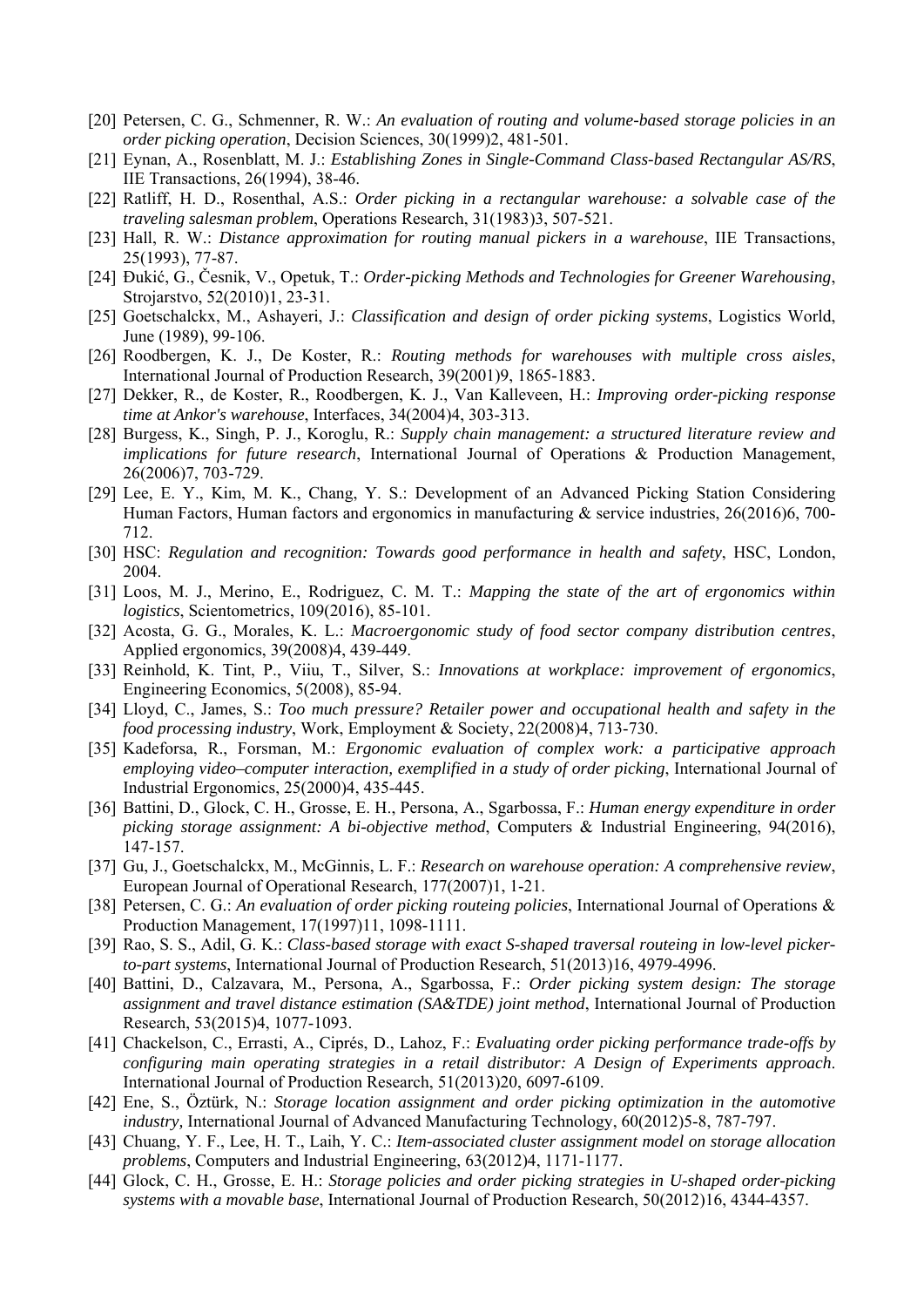- [45] Tompkins, J. A., White, J. A., Bozer, Y. A., Frazelle, E. H., Tanchoco, J. M. A.: *Facilities Planning*, John Wiley & Sons, NJ, 2003.
- [46] Meller, R. D., Gau, K. Y.: *The facility layout problem: recent and emerging trends and perspectives*, Journal of Manufacturing Systems, 15(1996)5, 351-366.
- [47] Heragu, S. S., Du, L., Mantel, R. J., Schuur, P. C.: *Mathematical model for warehouse design and product allocation*, International Journal of Production Research, 43(2005), 327-338.
- [48] Petersen, C. G.: *Considerations in order picking zone configuration*, International Journal of Operations & Production Management, 27(2002)7, 793-805.
- [49] Vignais, N., Miezal, M., Bleser, G., Mura, K., Gorecky, D., Marin, F.: *Innovative system for real-time ergonomic feedback in industrial manufacturing,* Applied Ergonomics, 44(2013)4, 566-574.
- [50] Battini, D., Persona, A., Sgarbossa, F.: *Innovative real-time system to integrate ergonomic evaluations into warehouse design and management*, Computers & Industrial Engineering, 77 (2014), 1-10.
- [51] Yeow, P. H. P., Goomas, D. T.: *Ergonomics Improvement in Order Selection in a Refrigerated Environment,* Human factors and ergonomics in manufacturing & service industries, 24(2014)3, 262-274.
- [52] Battini, D., Faccio, M., Persona, A., Sgarbossa, F.: *Design of the optimal feeding policy in an assembly system*, International Journal of Production Economics, 121(2009), 233-254.
- [53] Vijaya Ramnatha, B., Suresh Kumarb, C., Riyaz M. R., Venkataramand, K., Elanchezhiane, C., Sathishf, S.: *Analysis of Occupational Safety and Health of Workers by Implementing Ergonomic Based Kitting Assembly System*, Procedia Engineering, 97(2014), 1788-1797.
- [54] Boysen, N., Emde, S., Hoeck, M., Kauderer, M.: *A survey on part logistics in the automotive industry*, European Journal of Operational Research 242(2015)1, 107-120.
- [55] Petersen, C. G., Siu, C., Heiser, D. R.: *Improving order picking performance utilizing slotting and golden zone storage*, International Journal of Operations & Production Management 25(2005)10, 997- 1012.
- [56] David, G. C.: *Ergonomic methods for assessing exposure to risk factors for work-related musculoskeletal disorders*, Occupational Medicine, 55(2005) 3, 190-199.
- [57] Li, G., Buckle, P*.: Current techniques for assessing physical exposure to work-related musculoskeletal risks, with emphasis on posture-based methods*, Ergonomics, 42(1999)5, 674-695.
- [58] Garg, A., Chaffin, D. B., Herrin, G. D.: *Prediction of metabolic rates for manual materials handling jobs*, The American Industrial Hygiene Association Journal, 39(1978)8, 661-674.
- [59] Gajšek, B., Đukić, G., Opetuk, T.: *Review of ergonomic solutions to protect from injuries of lower back in case of forklifts drivers*, in: Management of Technology – Step to Sustainable, Brela, Hrvatska, 2015.
- [60] de Vries, J., de Koster, R., Stam, D.: *Exploring the role of picker personality in predicting picking performance with pick by voice, pick to light and RF-terminal picking*, International journal of production research, 54(2016)8, 2260-2274.
- [61] Weisner, K., Deuse, J.: *Assessment Methodology to Design an Ergonomic and Sustainable Order Picking System Using Motion Capturing Systems*, Procedia CIRP, 17(2014), 422-427.
- [62] Battini, D., Calzavara, M., Persona, A., Sgarbossa, F.: *Linking human availability and ergonomics parameters in order-picking systems*, IFAC-PapersOnLine, 48(2015)3, 345-350.
- [63] Parker, M.: *Incorporating ergonomics into the concurrent engineering of a new warehouse,* International Journal of Industrial Ergonomics, 20(1997)3, 251-257.
- [64] Braam, I. T. J., van Dormolen, M., Frings-Dresen, M. H.: *The work load of warehouse workers in three different working systems*, International Journal of Industrial Ergonomics, 17(1996)6, 469-480.
- [65] Chen, J. G., Jung, H. S., Peacock, B. J.: *A fuzzy sets modelling approach for ergonomic workload stress analysis*, International Journal of Industrial Ergonomics, 13(1994)3, 189-216.
- [66] St-Vincent, M., Denis, D., Imbeau, D., Laberge, M.: *Work factors affecting manual materials handling in a warehouse superstore*, International Journal of Industrial Ergonomics, 35(2005)1, 33-46.
- [67] Garg, A., Chaffin, D. B., Gary D. H.: *Prediction of metabolic rates for manual materials handling jobs*, The American Industrial Hygiene Association Journal, 39(1978)8, 661-674.
- [68] Garg, A.: *Biomechanical and ergonomic stresses in warehouse operations,* IIE Transactions, 18(1986) 3, 246-250.
- [69] Garg, A.: *Ergonomic, Biomechanical and Physiological Stresses from Manual Materials Handling in Grocery Distribution Centers*, Proceedings of the Human Factors and Ergonomics Society Annual Meeting, 44(2000)28, 431-432.